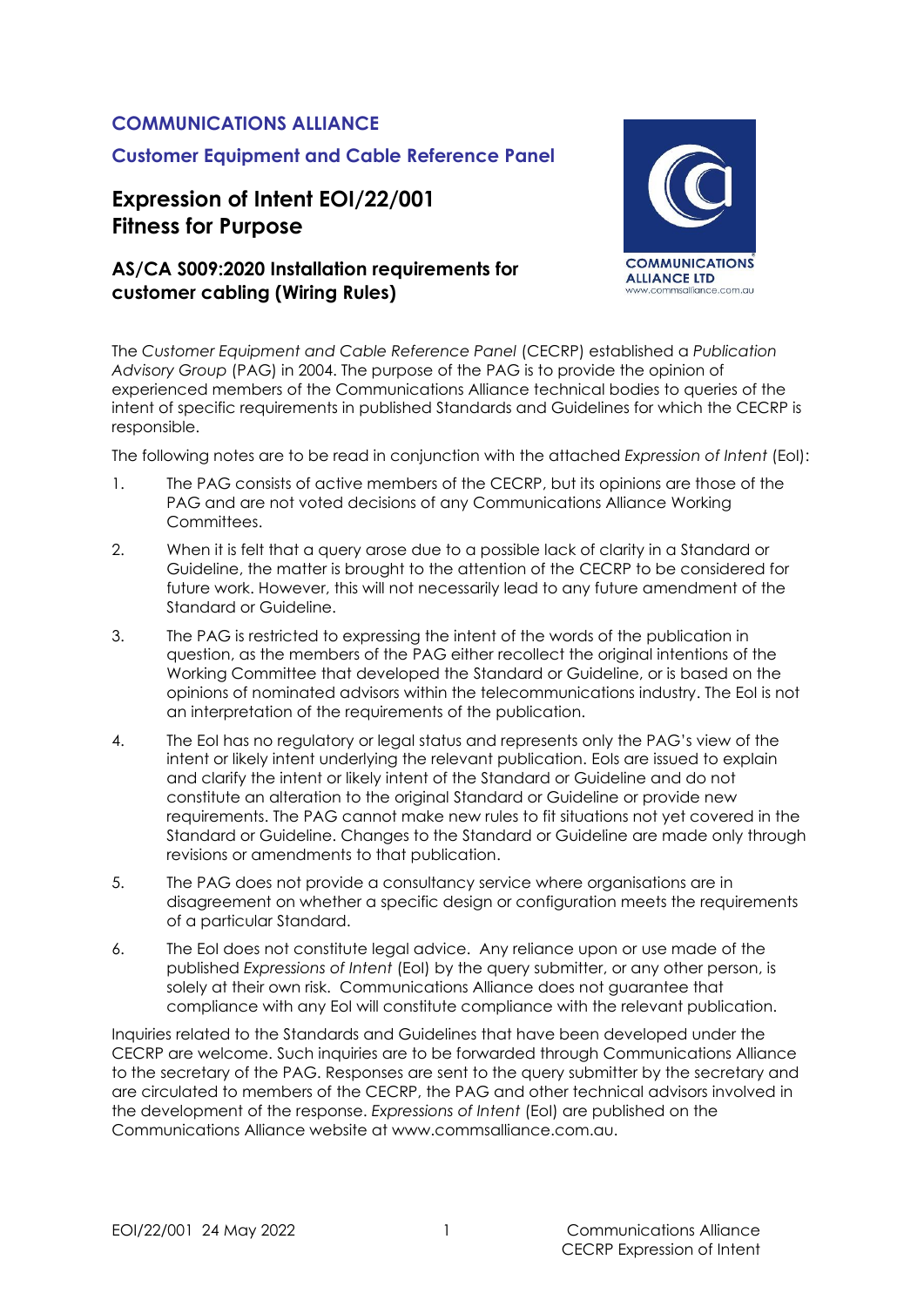### **COMMUNICATIONS ALLIANCE**

**Customer Equipment and Cable Reference Panel**

# **Expression of Intent EOI/22/001 Fitness for Purpose**

## **AS/CA S009:2020 Installation requirements for customer cabling (Wiring Rules)**



With respect to your query, please note that the CECRP response is restricted to expressing the PAG's view of the intent or likely intent of the words of the Standard concerned. Some queries therefore may be more appropriately addressed to the Australian Communications and Media Authority (ACMA), a test laboratory or experienced consultant concerned with Customer Equipment design requirements.

It is understood that your fundamental question concerning AS/CA S009:2020 is:

*What is the intent of the fitness for purpose requirement in Clause 5.5.1?*

In response to this query:

The Foreword of AS/CA S009:2020 indicates this Standard is referenced under the *Telecommunications Cabling Provider Rules 2014* (CPRs) <sup>1</sup>. The CPRs are subject to subsection 421(1) of the *Telecommunications Act 1997* as they '*relate to the performance of cabling work*' concerning the installation of, connection to, and maintenance of customer cabling to a telecommunications network (Section 418 of the Act). The CPRs '*govern the performance, and the supervision of the performance, of customer cabling in order to protect the health and safety of persons, and the integrity of the telecommunications network*' <sup>2</sup>. CPRs require a registered cabling provider to work within the scope of their registration, to perform and certify the cabling work in accordance with AS/CA S009:2020.

Clause 5.5.1 of AS/CA S009:2020 is to be read in the context of the CPRs and the rest of the Standard. The selected cabling products and installation methods used must be suitable for the intended performance of the cabling products, whether express or implied, when intended for use connected to or in connection with a telecommunications network.

Clause 5.5.1 notes some examples of installation practices that are not fit for purpose, such as the selection of a plug with inadequate performance characteristics or an ineffectively terminated plug. Other examples may include suitability for emergency services calling or suitability of cabling where safety-related application systems are commonly used, such as medical alerts, assistive living systems, security systems, and fire alarm systems.

<sup>1</sup> <https://www.legislation.gov.au/Details/F2014L01684>

<sup>&</sup>lt;sup>2</sup> Explanatory Statement, Telecommunications Cabling Provider Rules 2014, <https://www.legislation.gov.au/Details/F2014L01684/Explanatory%20Statement/Text>